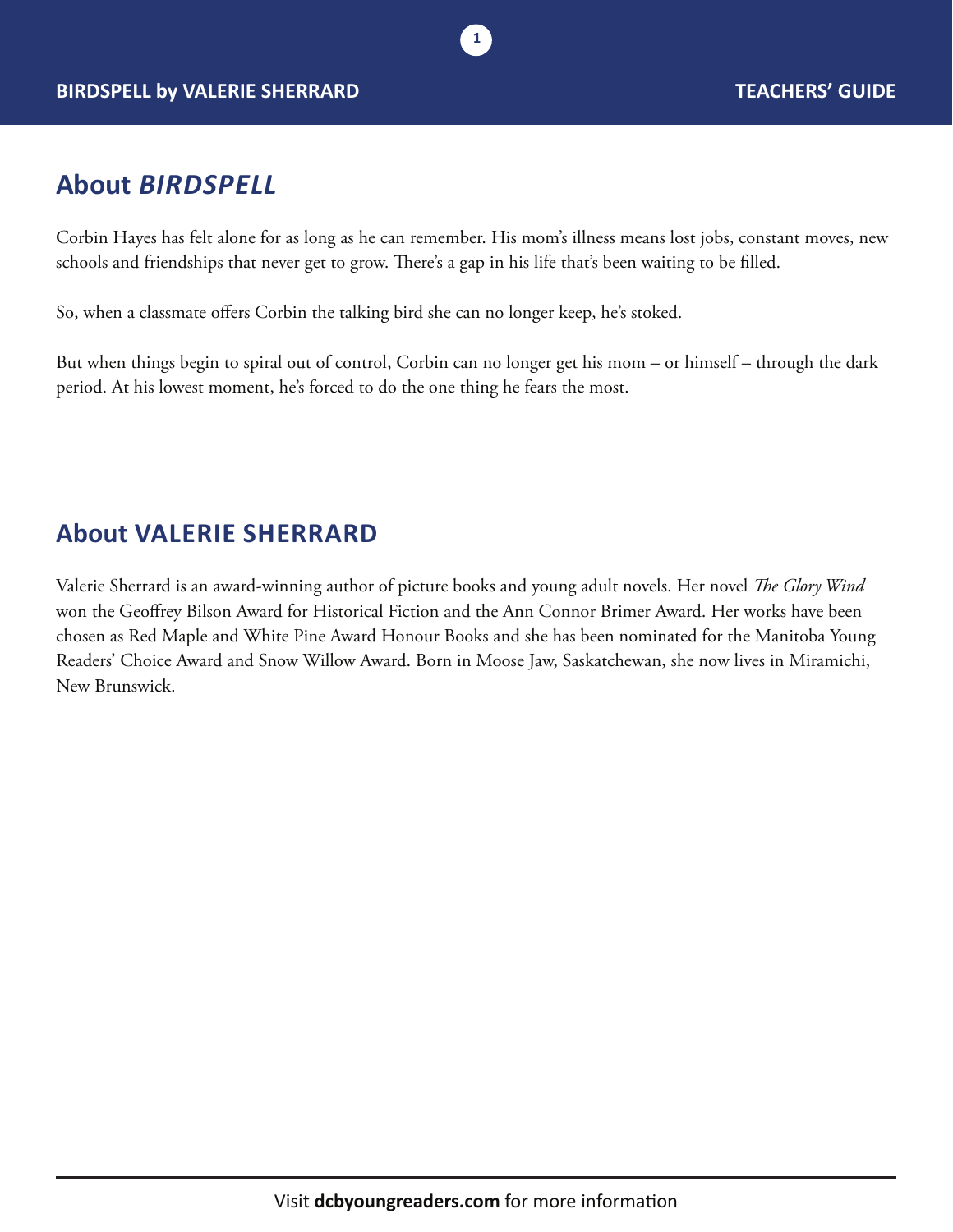## **Curriculum**

Grade 5, 6, 7, 8, Language (Reading) Grade 5, 6, 7, 8, Health and Physical Education (Social and Emotional Learning Skills, Healthy Living)

# **Student Objectives**

After reading *Birdspell,* students should be able to:

• Make inferences about texts using stated and implied ideas from passages as evidence and to construct meaning

**2**

- Analyze passages and explain how specific elements in them contribute to meaning and influence the reader's reaction
- Extend understanding of passages by connecting, comparing, and contrasting the ideas in them to their own knowledge, experience, and insights, to other familiar writings, and to the world around them
- Develop and explain interpretations from passages using stated and implied ideas to support their interpretations
- Make judgments and draw conclusions about the ideas and information in readings and cite stated or implied evidence from passages to support their opinions
- Identify various elements of style and explain how they help communicate meaning
- Apply skills that help them to recognize sources of stress and to cope with challenges, including help-seeking behaviours in order to support the development of personal resilience
- Demonstrate an understanding of their role, and the limits of their role, in helping others who may need mental health support
- Demonstrate an understanding of different strategies they can use to manage stress in situations in which they have some control (e.g., peer relationships, maintaining life balance), as well as to adapt to challenging situations over which they have less immediate influence (e.g., moving to a new home, family stresses, environmental stresses)
- Demonstrate an understanding of the interconnections between a person's thoughts, emotions, and actions, and of the potential impact of positive and negative thinking on mental health
- Demonstrate an understanding of the relationship between mental health and mental illness and identify possible signs of mental health problems
- Demonstrate an understanding of how incorporating healthy habits and coping strategies into daily routines can help maintain mental health and resilience in times of stress

# **Getting Started**

• Discuss mental illness, specifically bipolar disorder